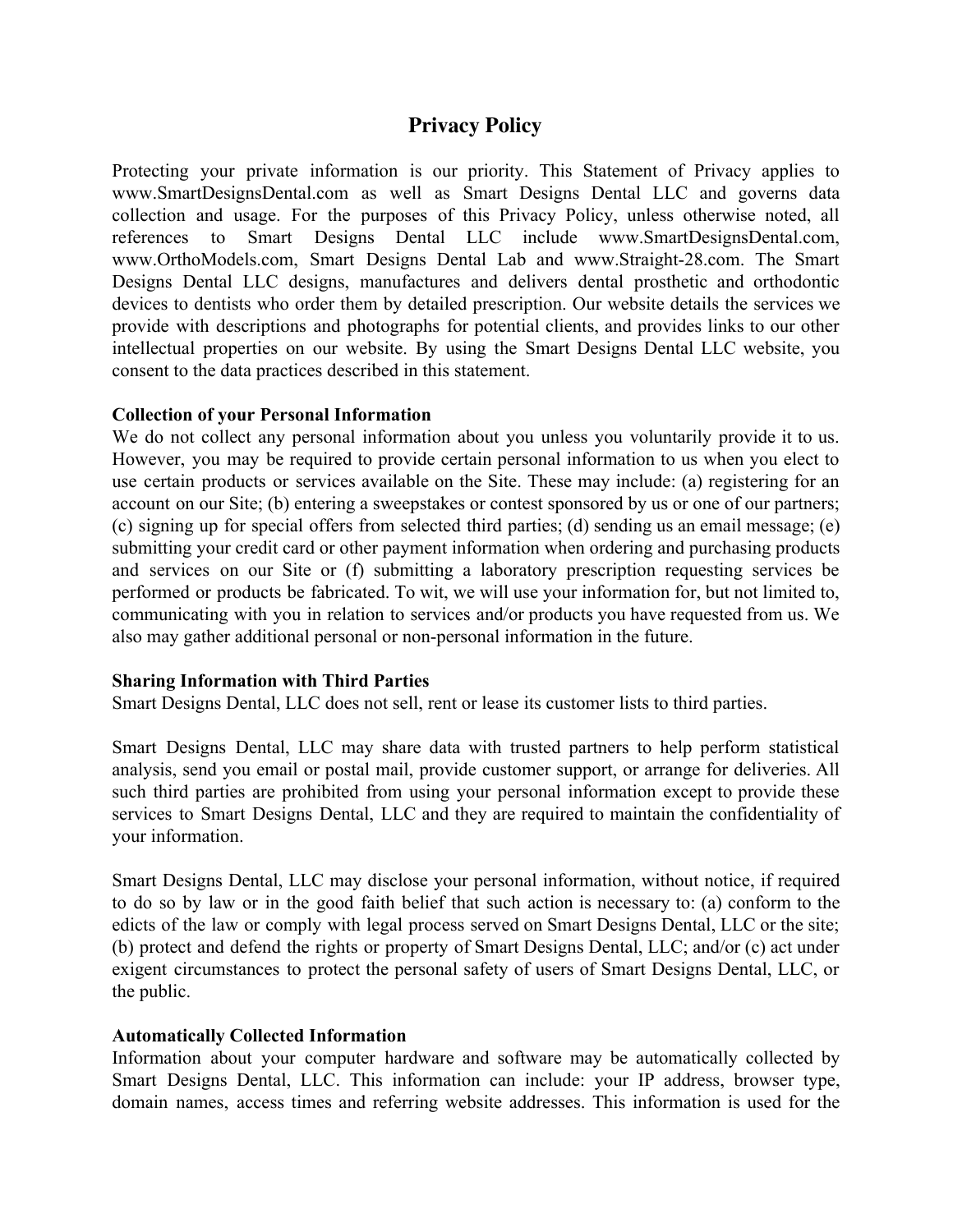operation of the service, to maintain quality of the service, and to provide general statistics regarding use of the Smart Designs Dental, LLC website.

## **Links**

This website contains links to other sites. Please be aware that we are not responsible for the content or privacy practices of such other sites not owned by Smart Designs Dental, LLC. We encourage our users to be aware when they leave our site and to read the privacy statements of any other site that collects personally identifiable information.

## **Children Under Thirteen**

Smart Designs Dental, LLC does not knowingly collect personally identifiable information from children under the age of thirteen. If you are under the age of thirteen, you must ask your parent or guardian for permission to use this website.

## **E-mail Communications**

From time to time, Smart Designs Dental, LLC may contact you via email for the purpose of providing announcements, promotional offers, alerts, confirmations, surveys, and/or other general communication.

## **External Data Storage Sites**

We may store your data on servers provided by third party hosting vendors with whom we have contracted.

## **Changes to this Statement**

Smart Designs Dental, LLC reserves the right to change this Privacy Policy from time to time. We will notify you about significant changes in the way we treat personal information by sending a notice to the primary email address specified in your account, by placing a prominent notice on our site, and/or by updating any privacy information on this page. Your continued use of the Site and/or Services available through this Site after such modifications will constitute your: (a) acknowledgment of the modified Privacy Policy; and (b) agreement to abide and be bound by that Policy.

## **Contact Information**

Smart Designs Dental, LLC welcomes your questions or comments regarding this Statement of Privacy. If you believe that Smart Designs Dental, LLC has not adhered to this Statement, please contact Smart Designs Dental, LLC at:

Smart Designs Dental, LLC 935 Buford Road Suite 102 Cumming, Georgia 30041

Email Address: contact@smartdesignsdentyal.com

Telephone number: